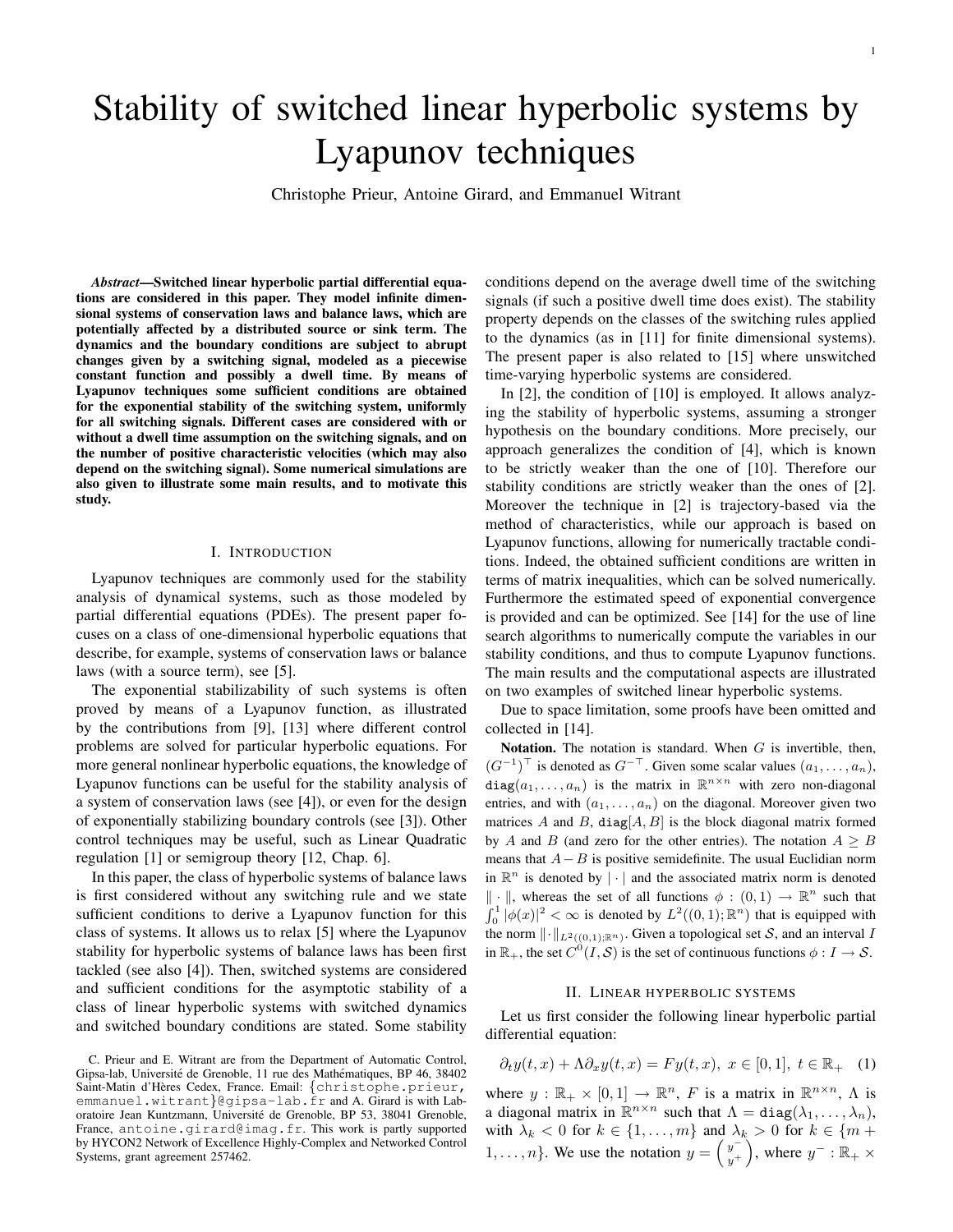$[0, 1] \rightarrow \mathbb{R}^m$  and  $y^+ : \mathbb{R}_+ \times [0, 1] \rightarrow \mathbb{R}^{n-m}$ . In addition, we consider the following boundary conditions:

$$
\begin{pmatrix} y^-(t,1) \\ y^+(t,0) \end{pmatrix} = G \begin{pmatrix} y^-(t,0) \\ y^+(t,1) \end{pmatrix}, \quad t \in \mathbb{R}_+ \tag{2}
$$

where G is a matrix in  $\mathbb{R}^{n \times n}$ . Let us introduce the matrices  $G_{--}$  in  $\mathbb{R}^{m \times m}$ ,  $G_{-+}$  in  $\mathbb{R}^{m \times (n-m)}$ ,  $G_{+-}$  in  $\mathbb{R}^{(n-m)\times m}$  and  $G_{++}$  in  $\mathbb{R}^{(n-m)\times(n-m)}$  such that  $G = \begin{pmatrix} G_{--} & G_{-+} \\ G_{+-} & G_{++} \end{pmatrix}$ .

We shall consider an initial condition given by

$$
y(0, x) = y^{0}(x), \quad x \in (0, 1)
$$
 (3)

where  $y^0 \in L^2((0,1); \mathbb{R}^n)$ . Then, it can be shown (see e.g. [5]) that there exists a unique solution  $y \in C^0(\mathbb{R}_+; L^2((0,1); \mathbb{R}^n))$ to the initial value problem (1)-(3). As these solutions may not be differentiable everywhere, the concept of weak solutions of partial differential equations has to be used (see again [5] for more details). The linear hyperbolic system (1)-(2) is said to be *globally exponentially stable* (GES) if there exist  $\nu > 0$  and  $C > 0$  such that, for every  $y_0 \in L^2((0,1); \mathbb{R}^n)$ ; the solution to the initial value problem (1)-(3) satisfies

$$
||y(t,.)||_{L^2((0,1);\mathbb{R}^n)} \le Ce^{-\nu t} ||y^0||_{L^2((0,1);\mathbb{R}^n)}, \ \forall t \in \mathbb{R}_+.
$$
 (4)

Sufficient conditions for exponential stability of (1)-(3) have been obtained in [5] using a Lyapunov function. In this section, we present an extension of this result. This extension will be also useful for subsequent work on switched linear hyperbolic systems.

Let  $\Lambda^+ = \texttt{diag}(|\lambda_1|,\ldots,|\lambda_n|).$ 

**Proposition 2.1:** Let us assume that there exist  $\nu > 0$ , µ ∈ R *and symmetric positive definite matrices* Q<sup>−</sup> *in* R m×m and  $Q^+$  in  $\mathbb{R}^{(n-m)\times (n-m)}$  such that, defining for each x in  $[0, 1]$ ,  $\mathcal{Q}(x) = \text{diag}[e^{2\mu x} Q^{-}, e^{-2\mu x} Q^{+}]$ ,  $\mathcal{Q}(x) \Lambda = \Lambda \mathcal{Q}(x)$ , *the following matrix inequalities hold*

$$
-2\mu \mathcal{Q}(x)\Lambda^{+} + F^{\top} \mathcal{Q}(x) + \mathcal{Q}(x)F \le -2\nu \mathcal{Q}(x)
$$
 (5)

$$
\begin{pmatrix}\nI_m & 0_{m,n-m} \\
G_{+-} & G_{++}\n\end{pmatrix}^\top \mathcal{Q}(0) \Lambda \begin{pmatrix}\nI_m & 0_{m,n-m} \\
G_{+-} & G_{++}\n\end{pmatrix}
$$
\n
$$
\leq \begin{pmatrix}\nG_{--} & G_{-+} \\
0_{n-m,m} & I_{n-m}\n\end{pmatrix}^\top \mathcal{Q}(1) \Lambda \begin{pmatrix}\nG_{--} & G_{-+} \\
0_{n-m,m} & I_{n-m}\n\end{pmatrix}.
$$
\n(6)

*Then there exists* C *such that (4) holds and the linear hyperbolic system (1)-(2) is GES.*

The complete proof of this proposition is detailed in [14] and is based on the inequality  $V(y(t, .)) \le -2\nu V(y(t, .))$ along the solutions of (1) with the boundary conditions (2), where the Lyapunov function V is defined by  $V(y) =$  $\int_0^1 y(x)^\top \mathcal{Q}(x)y(x) dx$ .

If all the diagonal elements of Λ are different, the assumption that  $Q(x)\Lambda = \Lambda Q(x)$  is equivalent to Q being diagonal positive definite<sup>1</sup>. The main contributions of the previous proposition with respect to the result presented in [5] is double: first, we do not restrict the values of parameter  $\mu$  to be positive, this allows us to consider non-contractive boundary conditions (it will be the case for the numerical illustration considered in Example V-B); second, we provide an estimate of the exponential convergence rate (see [14] for more details).

<sup>1</sup>This equivalence follows from the computation of matrices  $Q(x)$ Λ and  $\Lambda \mathcal{Q}(x)$ , and from a comparison between each of their entries.

## III. SWITCHED LINEAR HYPERBOLIC SYSTEMS

We now consider the case of switched linear hyperbolic partial differential equation of the form (see [2]) for all  $x \in$ [0, 1], and  $t \in \mathbb{R}_+$ ,

$$
\partial_t w(t, x) + L_{\sigma(t)} \partial_x w(t, x) = A_{\sigma(t)} w(t, x), \tag{7}
$$

where  $w : \mathbb{R}_+ \times [0,1] \to \mathbb{R}^n$ ,  $\sigma : \mathbb{R}_+ \to I$ , *I* is a finite set (of *modes*),  $A_i$  and  $L_i$  are matrices in  $\mathbb{R}^{n \times n}$ , for  $i \in I$ . The partial differential equation associated with each mode is hyperbolic, meaning that for all  $i \in I$ , there exists an invertible matrix  $S_i$  in  $\mathbb{R}^{n \times n}$  such that  $L_i = S_i^{-1} \Lambda_i S_i$  where  $\Lambda_i$  is a diagonal matrix in  $\mathbb{R}^{n \times n}$  satisfying  $\Lambda_i = \texttt{diag}(\lambda_{i,1}, \ldots, \lambda_{i,n}),$ with  $\lambda_{i,k} < 0$  for  $k \in \{1, \ldots, m_i\}$  and  $\lambda_{i,k} > 0$  for  $k \in$  ${m_i + 1, \ldots, n}$ . The matrices  $S_i$  can be written as

$$
S_i = \begin{pmatrix} S_i^{-\top} & S_i^{+\top} \end{pmatrix}^{\top} \tag{8}
$$

where  $S_i^-$  and  $S_i^+$  are matrices in  $\mathbb{R}^{m_i \times n}$  and  $\mathbb{R}^{(n-m_i)\times n}$ . We define the matrices  $F_i = S_i A_i S_i^{-1}$  and  $\Lambda_i^+ =$  $diag(|\lambda_{i,1}|,\ldots,|\lambda_{i,n}|)$  for  $i \in I$ . The boundary conditions are given by

$$
B^{0}_{\sigma(t)}w(t,0) + B^{1}_{\sigma(t)}w(t,1) = 0, \quad t \ge 0 \tag{9}
$$

where, for all  $i \in I$ ,  $B_i^0 = G_i^0 S_i$  and  $B_i^1 = G_i^1 S_i$ ,  $G_i^0$  and  $G_i^1$ <br>being matrices in  $\mathbb{R}^{n \times n}$  that satisfy

$$
G_i^0 = \begin{pmatrix} -G_{i-1} & 0_{m_i, n-m_i} \\ -G_{i+1} & I_{n-m_i} \end{pmatrix}, G_i^1 = \begin{pmatrix} I_{m_i} & -G_{i-1} \\ 0_{m_i, n-m_i} & -G_{i+1} \end{pmatrix}.
$$

For  $i \in I$ , let us define the matrices in  $\mathbb{R}^{n \times n}$ For  $i \in I$ , let us define the matrices in  $\mathbb{R}^{n \times n}$ ,  $G_i =$ <br> $\begin{pmatrix} G_{i-1} & G_{i+1} \\ G_{i+1} & G_{i+1} \end{pmatrix}$ . We shall consider an initial condition given by

$$
w(0, x) = w^{0}(x), \quad x \in (0, 1)
$$
 (10)

where  $w^0 \in L^2((0,1); \mathbb{R}^n)$ .

A *switching signal* is a piecewise constant function  $\sigma$ :  $\mathbb{R}_+$   $\rightarrow$  *I*, right-continuous, and with a finite number of discontinuities on every bounded interval of  $\mathbb{R}_+$ . This allows us to avoid the *Zeno behavior*, as described in [11]. The set of switching signals is denoted by  $\mathcal{S}(\mathbb{R}_+, I)$ . The discontinuities of  $\sigma$  are called *switching times*. The number of discontinuities of  $\sigma$  on the interval  $(\tau, t]$  is denoted by  $N_{\sigma}(\tau, t)$ . Following [8], for  $\tau_D > 0$ ,  $N_0 \in \mathbb{N}$ , we denote by  $S_{\tau_D, N_0}(\mathbb{R}_+, I)$  the set of switching signals verifying, for all  $\tau < t$ ,  $N_{\sigma}(\tau, t) \leq N_0 + \frac{t-\tau}{\tau_D}$ . The constant  $\tau_D$  is called the *average dwell time* and  $N_0$  the *chatter bound.* 

We first provide an existence and uniqueness result for the solutions of  $(7)-(10)$ :

**Proposition 3.1:** For all  $\sigma \in S(\mathbb{R}_{+}, I)$ ,  $w^0 \in$  $L^2((0,1); \mathbb{R}^n)$ , there exists a unique (weak) solution  $w \in$  $C^0(\mathbb{R}_+; L^2((0,1); \mathbb{R}^n))$  *to the initial value problem (7)-(10).* 

*Proof:* We build iteratively the solution between successive switching times. Let  $(t_k)_{k \in K}$  denote the increasing switching times of  $\sigma$ , with  $t_0 = 0$  and K be a (finite or infinite) subset of N. Let us assume that we have been able to build a unique (weak) solution  $w \in C^0([0, t_k]; L^2((0, 1); \mathbb{R}^n))$  for some  $k \geq 0$ . Then, let  $i_k$  be the value of  $\sigma(t)$  for  $t \in [t_k, t_{k+1})$ . Let us introduce the following notation, for all  $k$  in  $K$  and for all x in  $[0, 1]$ ,

$$
y_k(t, x) = S_{i_k} w(t, x), \quad t \in [t_k, t_{k+1}].
$$
 (11)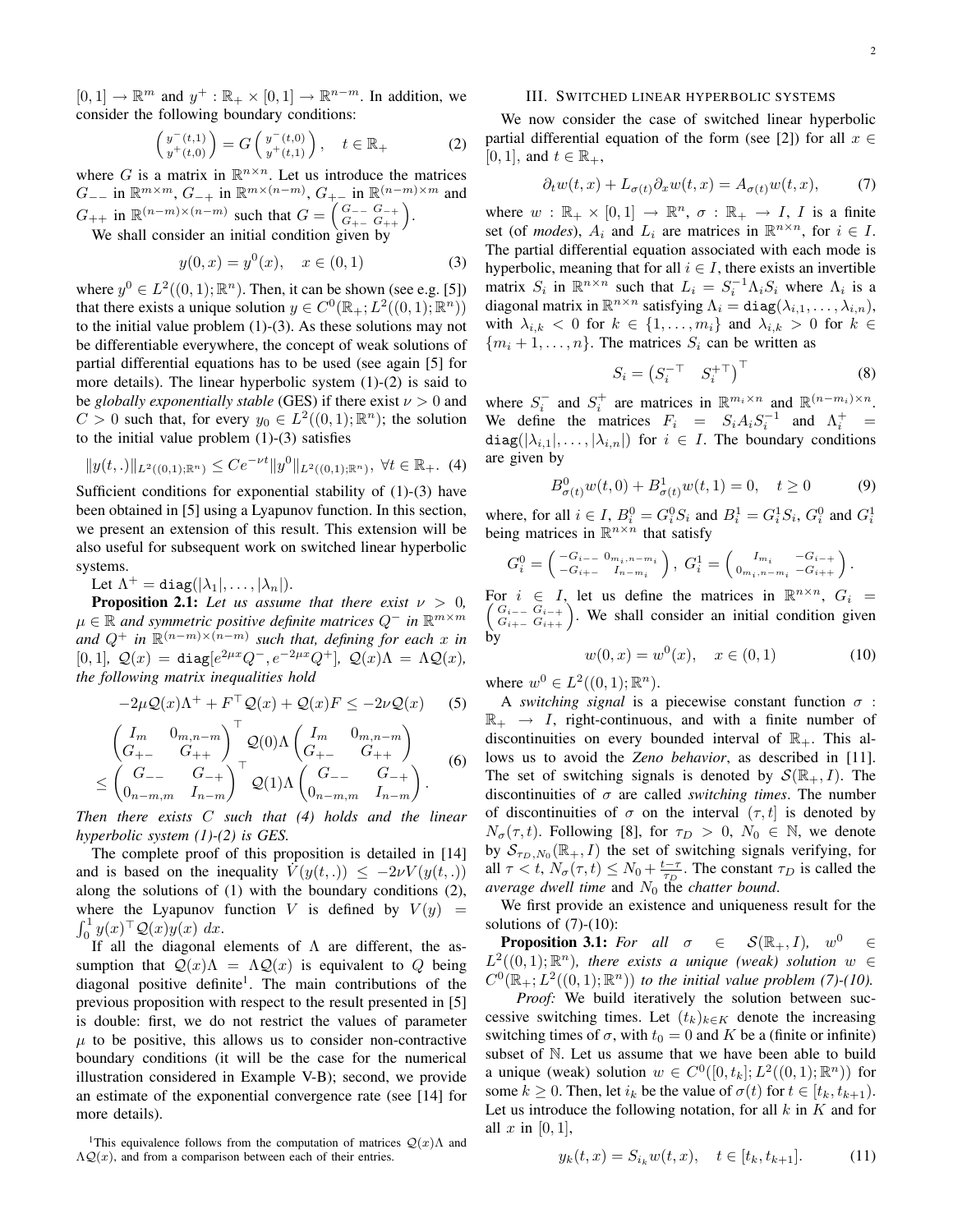Note that closed time intervals are used on both sides due to technical reasons in this proof. Then,  $(7)$  gives that, for all k in  $K$ ,  $y_k$  satisfies the following partial differential equation, for all  $x \in [0, 1]$ , and  $t \in [t_k, t_{k+1}]$ ,

$$
\partial_t y_k(t, x) + \Lambda_{i_k} \partial_x y_k(t, x) = F_{i_k} y_k(t, x). \tag{12}
$$

Also, we use the notations  $y_k = \begin{pmatrix} y_k^- \\ y_k^+ \end{pmatrix}$ ), where  $y_k^-$  :  $\mathbb{R}_+$   $\times$  $[0, 1] \to \mathbb{R}^{m_{i_k}}$  and  $y_k^+ : \mathbb{R}_+ \times [0, 1] \to \mathbb{R}^{n-m_{i_k}}$ . The boundary conditions (9) give, for all  $k$  in  $K$ ,

$$
\begin{pmatrix} y_k^-(t,1) \\ y_k^+(t,0) \end{pmatrix} = G_{i_k} \begin{pmatrix} y_k^-(t,0) \\ y_k^+(t,1) \end{pmatrix}, \quad t \in [t_k, t_{k+1}] . \tag{13}
$$

The initial condition ensuring the continuity of w at time  $t_k$ is the following:

$$
y_k(t_k, x) = S_{i_k} w(t_k, x), \quad x \in (0, 1) .
$$
 (14)

It follows from [5] that, for all  $k$  in  $K$ , there exists a unique (weak) solution  $y_k \in C^0([t_k, t_{k+1}]; L^2((0,1); \mathbb{R}^n))$  to the initial value problem (12)-(14). Then, we can extend the (weak) solution to the initial value problem (7)-(10), from the initial time  $t_k$ , up to the switching time  $t_{k+1}$ ; (14) ensures that  $w \in C^0([0, t_{k+1}]; L^2((0, 1); \mathbb{R}^n))$ , and the uniqueness of  $y_k$ ensures that  $w$  is the unique solution. Finally, since there are only a finite number of switching times on every bounded intervals of  $\mathbb{R}_+$ , the solution can be defined for all times, resulting on a unique solution  $w \in C^0(\mathbb{R}_+; L^2((0,1); \mathbb{R}^n))$ .

# IV. STABILITY OF SWITCHED LINEAR HYPERBOLIC **SYSTEMS**

Let  $S \subseteq S(\mathbb{R}_+, I)$ . The switched linear hyperbolic system (7)-(9) is said to be *globally uniformly exponentially stable* (GUES) with respect to the set of switching signals S if there exist  $\nu > 0$  and  $C > 0$  such that, for every  $w_0 \in L^2((0,1); \mathbb{R}^n)$ , for every  $\sigma \in \mathcal{S}$ , the solution to the initial value problem (7)-(10) satisfies  $||w(t,.)||_{L^2((0,1);\mathbb{R}^n)} \le$  $Ce^{-\nu t} ||w^0||_{L^2((0,1);\mathbb{R}^n)}$ ,  $\forall t \in \mathbb{R}_+$ . In this section, we provide sufficient conditions for the stability of switched linear hyperbolic systems.

# *A. Mode independent sign structure of characteristics*

Assume first that the number of negative and positive characteristics of the linear partial differential equations associated with each mode is constant, that is for all  $i \in I$ ,  $m_i = m$ .

We provide a first result giving sufficient conditions such that stability holds for all switching signals. See [14] for a proof where a common Lyapunov function equivalent to the  $L^2$ -norm is used. An alternative proof can be obtained by checking some semigroup properties and by using [7] (where the equivalence is shown between the existence of a common Lyapunov function commensurable with the squared norm and the global uniform exponential stability).

**Theorem 1:** Let us assume that, for all  $i \in I$ ,  $m_i = m$  and *that there exist*  $\nu > 0$ ,  $\mu \in \mathbb{R}$  *and diagonal positive definite matrices*  $Q_i$  in  $\mathbb{R}^{n \times n}$ ,  $i \in I$  such that the following matrix *inequalities hold, for all*  $i \in I$  *and for all*  $x$  *in* [0, 1]*,* 

$$
-2\mu \mathcal{Q}_i(x)\Lambda_i^+ + F_i^\top \mathcal{Q}_i(x) + \mathcal{Q}_i(x)F_i \le -2\nu \mathcal{Q}_i(x), \quad (15)
$$

$$
\begin{pmatrix} I_m & 0_{m,n-m} \\ G_{i+-} & G_{i++} \end{pmatrix}^\top Q_i(0)\Lambda_i \begin{pmatrix} I_m & 0_{m,n-m} \\ G_{i+-} & G_{i++} \end{pmatrix}
$$
  
\n
$$
\leq \begin{pmatrix} G_{i--} & G_{i-+} \\ 0_{n-m,m} & I_{n-m} \end{pmatrix}^\top Q_i(1)\Lambda_i \begin{pmatrix} G_{i--} & G_{i-+} \\ 0_{n-m,m} & I_{n-m} \end{pmatrix},
$$
  
\n(16)

*where*  $Q_i(x) = \text{diag}[e^{2\mu x} Q_i^-, e^{-2\mu x} Q_i^+], Q_i = \begin{pmatrix} Q_i^- & 0 \ 0 & Q_i^- \end{pmatrix}$  $\begin{pmatrix} Q_i^- & 0 \\ 0 & Q_i^+ \end{pmatrix}$  $Q_i^-$  and  $Q_i^+$  are diagonal positive matrices in  $\mathbb{R}^{m_i \times m_i}$  and R (n−mi)×(n−mi) *, together with the following matrix equalities, for all*  $i, j \in I$ *,* 

$$
(S_i^+)^{\top} Q_i^+ S_i^+ = (S_j^+)^{\top} Q_j^+ S_j^+, (S_i^-)^{\top} Q_i^- S_i^- = (S_j^-)^{\top} Q_j^- S_j^-.
$$
 (17)

*Then, the switched linear hyperbolic system (7)-(9) is GUES with respect to the set of switching signals*  $S(\mathbb{R}_{+}, I)$ *.* 

The numerical computation of the unknown variables, satisfying the sufficient conditions of Theorem 1, is explained in [14].

For systems that do not satisfy the assumptions of the previous theorem, but whose dynamics in each mode satisfy independently the assumptions of Proposition 2.1 (i.e. the dynamics in each mode is stable), it is possible to show that the system is stable provided that the switching is slow enough:

**Theorem 2:** Let us assume that, for all  $i \in I$ ,  $m_i = m$ *and that there exist*  $\nu > 0$ ,  $\gamma \geq 1$ ,  $\mu_i \in \mathbb{R}$ , *diagonal positive* definite matrices  $Q_i$  in  $\mathbb{R}^{n \times n}$ , such that the following matrix *inequalities hold, for all*  $x$  *in*  $[0, 1]$ *,* 

$$
-2\mu_i Q_i(x)\Lambda_i^+ + F_i^{\top} Q_i(x) + Q_i(x)F_i \le -2\nu Q_i(x), \quad (18)
$$

$$
\begin{pmatrix} I_m & 0_{m,n-m} \\ G_{i+-} & G_{i++} \end{pmatrix}^{\top} Q_i(0)\Lambda_i \begin{pmatrix} I_m & 0_{m,n-m} \\ G_{i+-} & G_{i++} \end{pmatrix}
$$

$$
\le \begin{pmatrix} G_{i--} & G_{i-+} \\ 0_{n-m,m} & I_{n-m} \end{pmatrix}^{\top} Q_i(1)\Lambda_i \begin{pmatrix} G_{i--} & G_{i-+} \\ 0_{n-m,m} & I_{n-m} \end{pmatrix},
$$

$$
where \ Q_i(x) = \text{diag}[e^{2\mu_i x} Q_i^-, e^{-2\mu_i x} Q_i^+], \ Q_i = \begin{pmatrix} Q_i^- & 0 \\ 0 & Q_i^+ \end{pmatrix},
$$

$$
Q_i^- \text{ and } Q_i^+ \text{ are diagonal positive matrices in } \mathbb{R}^{m_i \times m_i} \text{ and }
$$

$$
\mathbb{R}^{(n-m_i) \times (n-m_i)}, \text{ together with the following matrix inequalities}
$$

$$
(S_i^+)^{\top} Q_i^+ S_i^+ \le \gamma (S_j^+)^{\top} Q_j^+ S_j^+, \tag{20}
$$

$$
(S_i^-)^{\top} Q_i^- S_i^- \le \gamma (S_j^-)^{\top} Q_j^- S_j^-.
$$
 (21)

*Let*  $\Delta_{\mu} = \max(\mu_1, \ldots, \mu_n) - \min(\mu_1, \ldots, \mu_n)$ *, then, for all*  $N_0 \in \mathbb{N}$ , for all  $\tau_D > \frac{\ln(\gamma)}{2\nu} + \frac{\Delta_\mu}{\nu}$ , the switched linear *hyperbolic system (7)-(9) is GUES with respect to the set of switching signals*  $S_{\tau_D, N_0}(\mathbb{R}_+, I)$ .

*ities, for all*  $i, j \in I$ *,* 

*Proof:* Let  $(t_k)_{k \in K}$  denote the increasing switching times of  $\sigma$ , with  $t_0 = 0$  and K is a (finite or infinite) subset of N. For  $k \in K$ , let  $i_k$  be the value of  $\sigma(t)$  for  $t \in$  $[t_k, t_{k+1})$ , and let  $y_k$  be given by (11). It satisfies the boundary conditions (13). Given the diagonal matrices  $Q_i$  satisfying the assumptions of Theorem 2, let  $M_i^- = (S_i^-)^\top Q_i^- S_i^$ and  $M_i^+ = (S_i^+)^{\top} Q_i^+ S_i^+$ . The proof is based on the use of multiple Lyapunov functions. More precisely, denoting  $\mathcal{M}_{i_k}(x) = e^{2\mu_{i_k}x} M_{i_k}^- + e^{-2\mu_{i_k}x} M_{i_k}^+,$  let us define, for all w in  $C^0([0,\infty); L^2((0,1);\mathbb{R}^n))$ , for all t in  $\mathbb{R}_+$ ,

$$
V(w(t, .)) = \int_0^1 w(t, x)^\top \mathcal{M}_{i_k}(x) w(t, x) \, dx,\tag{22}
$$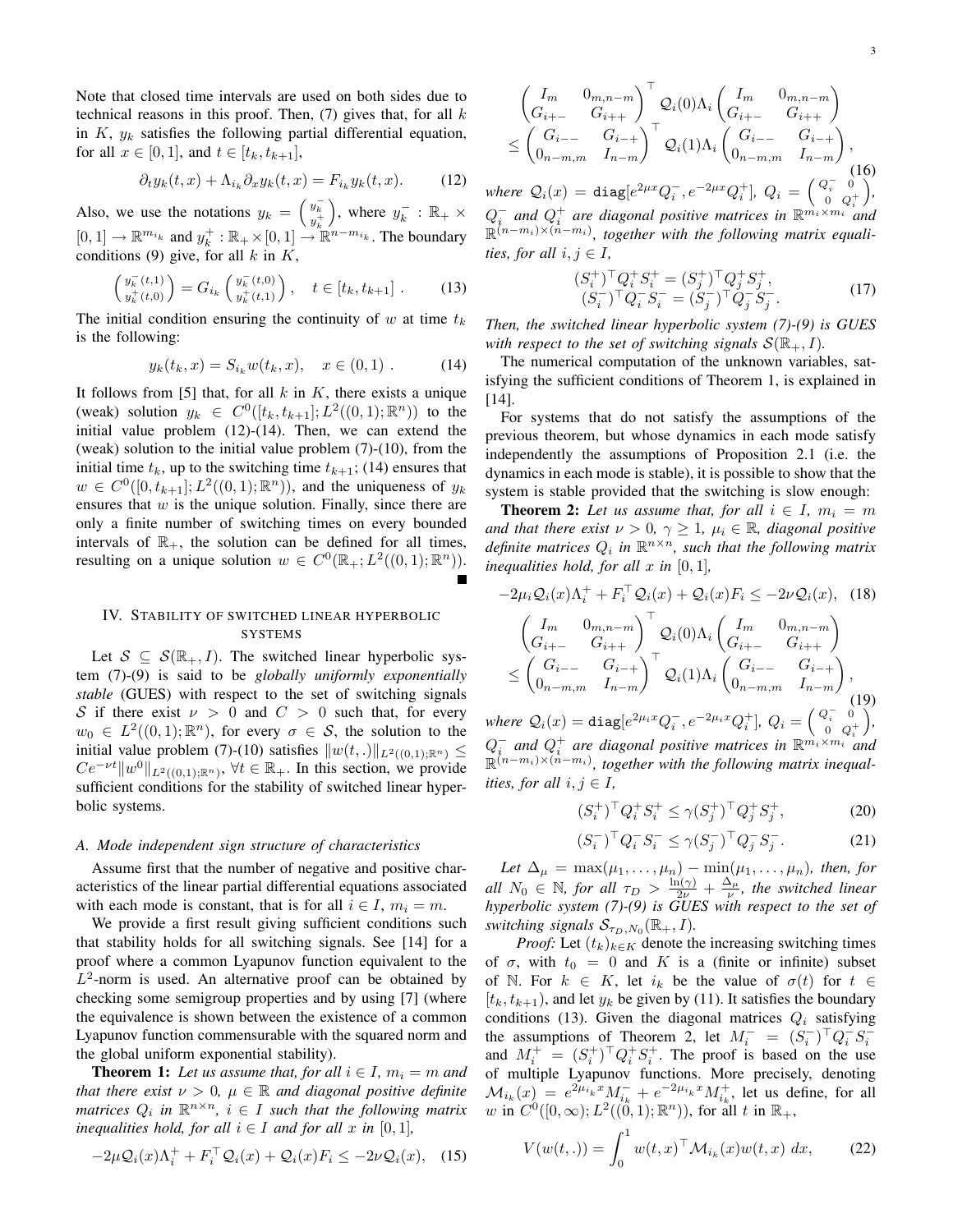if k is such that  $t \in [t_k, t_{k+1})$ , which may be rewritten as  $V(w(t, .)) = \int_0^1 y_k(t, x)^\top Q_{i_k}(x) y_k(t, x) dx$ , if  $t \in [t_k, t_{k+1})$ .

Note that  $\mathcal{Q}_{i_k}(x)$  commute with  $\Lambda_{i_k}$  since these matrices are diagonal. Using (18) and (19), and following the proof of Proposition 1, we get that, along the solutions of (7)-(9), for all  $k \in K$  and  $t \in [t_k, t_{k+1}),$ 

$$
V(w(t,.)) \le V(w(t_k,.))e^{-2\nu(t-t_k)}.
$$
 (23)

The function  $V$  may be not continuous at the switching times any more. Nevertheless, by (20) and (21), we have that, for all  $k$  in  $K$ ,

$$
V(w(t_{k+1}, .))
$$
  
=  $\int_0^1 (w(t_{k+1}, x)^\top M_{i_{k+1}}^- w(t_{k+1}, x) e^{2\mu_{i_{k+1}}x}$   
+  $w(t_{k+1}, x)^\top M_{i_{k+1}}^+ w(t_{k+1}, x) e^{-2\mu_{i_{k+1}}x} dx$   
 $\leq \gamma \int_0^1 (w(t_{k+1}, x)^\top M_{i_k}^- w(t_{k+1}, x) e^{2\mu_{i_{k+1}}x}$   
+  $w(t_{k+1}, x)^\top M_{i_k}^+ w(t_{k+1}, x) e^{-2\mu_{i_{k+1}}x} dx$   
 $\leq \gamma e^{2\Delta_\mu} \int_0^1 (w(t_{k+1}, x)^\top M_{i_k}^- w(t_{k+1}, x) e^{2\mu_{i_k}x}$   
+  $w(t_{k+1}, x)^\top M_{i_k}^+ w(t_{k+1}, x) e^{-2\mu_{i_k}x}) dx$   
 $\leq \gamma e^{2\Delta_\mu} \lim_{t \to t_{k+1}} V(w(t, .))$ 

where the continuity of  $w$  is used in the last inequality (it follows from Proposition 3.1). Then, it follows from (23) that, for all k in K,  $V(w(t_{k+1}, .)) \leq \gamma e^{2\Delta_{\mu}} V(w(t_k, .)) e^{-2\nu(t_{k+1} - t_k)},$ and it allows us to prove recursively that, for all  $t \in \mathbb{R}_+$ ,  $V(w(t, .)) \leq (\gamma e^{2\Delta_{\mu}})^{N_{\sigma}(0, t)} V(w^0) e^{-2\nu t} \leq$  $(\gamma e^{2\Delta_{\mu}})^{(N_0+\frac{t}{\tau_D})}V(w^0)e^{-2\nu t}$ . Let  $\bar{\nu}=\nu-\frac{\Delta_{\mu}}{\tau_D}$  $\frac{\Delta_\mu}{\tau_D} - \frac{\ln(\gamma)}{2\tau_D}$  $\frac{n(\gamma)}{2\tau_D}$ , the assumption on the average dwell time gives that  $\bar{\nu} > 0$ and the previous inequality yields  $\forall t \in \mathbb{R}_+$ ,  $V(w(t, .)) \leq$  $(\gamma e^{2\Delta_{\mu}})^{N_0} V(w^0) e^{-2\bar{\nu}t}$  which allows us to conclude that the switched linear hyperbolic system is GUES with respect to the set of switching signals  $S_{\tau_D, N_0}(\mathbb{R}_+, I)$ . This concludes the proof of Theorem 2.

**Remark 4.1:** Setting  $\gamma = 1$  and  $\mu_i = \mu$  for all  $i \in I$ , we recover the assumptions of Theorem 1. In that case we have  $\Delta_{\mu} = 0$ : there is no positive lower bound imposed on the average dwell time, which is consistent with Theorem 1. ◦

**Remark 4.2:** Note that the existence of  $\gamma \geq 1$  such that (20) holds is equivalent to  $Ker(S_i^+) = Ker(S_j^+)$ , for all  $i, j \in I$ . Therefore the existence of  $\gamma \geq 1$  such that (20) and (21) are satisfied is equivalent to  $Ker(S_i^+) = Ker(S_j^+)$  and  $Ker(S_i^-) = Ker(S_j^-)$ , for all  $i, j \in I$  (and also, by recalling  $L_i = S_i^{-1} \Lambda_i S_i$ , the subspace associated with all positive (resp. negative) eigenvalues of  $L_i$  does not depend on i). If this condition does not hold, stability can still be analyzed using other stability results presented in the following section. ◦

# *B. Mode dependent sign structure of characteristics*

We now relax the assumption on the number of negative and positive characteristics. As in the previous section, we provide a first result giving sufficient conditions such that stability holds for all switching signals (see [14] for the proof):

**Theorem 3:** Let us assume that there exist  $\nu > 0$  and  $diagonal$  positive definite matrices  $Q_i$  in  $\mathbb{R}^{n \times n}$ ,  $i \in I$  such *that, for all*  $i \in I$ *,* 

$$
F_i^{\top} Q_i + Q_i F_i \le -2\nu Q_i,\tag{24}
$$

$$
G_i^T Q_i \Lambda_i^+ G_i \le Q_i \Lambda_i^+, \tag{25}
$$

*and such that, for all*  $i, j \in I$ *,* 

$$
S_i^{\top} Q_i S_i = S_j^{\top} Q_j S_j. \tag{26}
$$

*Then, the switched linear hyperbolic system (7)-(9) is GUES with respect to the set of switching signals*  $S(\mathbb{R}_+, I)$ *.* 

The assumptions of the previous theorem are quite strong. To assure the asymptotic stability for switching signals with a sufficiently large dwell time, weaker assumptions are needed. More precisely, considering the assumptions of Theorem 2, the last main result of this paper can be stated:

**Theorem 4:** Let us assume that there exist  $\nu > 0$ ,  $\gamma \geq 1$ ,  $\mu_i \in \mathbb{R}$ , and diagonal positive definite matrices  $Q_i$  in  $\mathbb{R}^{n \times n}$ ,  $i \in I$  *such that the matrix inequalities (18), (19) hold (where the same notation for*  $Q_i(x)$  *is used) together with the following matrix inequalities, for all*  $i, j \in I$ ,

$$
S_i^{\top} Q_i S_i \le \gamma S_j^{\top} Q_j S_j. \tag{27}
$$

Let  $\bar{\Delta}_{\mu}$  = 2| $\mu_i$ | *if I is a singleton and*  $\bar{\Delta}_{\mu}$  =  $2 \max_{i \neq j \in I} (|\mu_i| + |\mu_j|)$  else. Then, for all  $N_0 \in \mathbb{N}$ , for all  $\tau_D > \frac{\ln(\gamma)}{2\nu} + \frac{\bar{\Delta}_{\mu}}{\nu}$ , the switched linear hyperbolic system *(7)-(9) is GUES with respect to the set of switching signals*  $\mathcal{S}_{\tau_D, N_0}(\mathbb{R}_+, I).$ 

*Proof:* We use the same notations as in Theorem 2, and we consider the candidate Lyapunov function (22). Using (18) and (19), Equation (23) still holds along the solutions of (7)- (9). Moreover, for all  $k$  in  $K$ ,

$$
V(w(t_{k+1}, .))
$$
  
\n
$$
\leq e^{2|\mu_{i_{k+1}}|} \int_0^1 y_{k+1}(t_{k+1}, x)^\top Q_{i_{k+1}} y_{k+1}(t_{k+1}, x) dx
$$
  
\n
$$
\leq \gamma e^{2|\mu_{i_{k+1}}|} \int_0^1 y_{k+1}(t_{k+1}, x)^\top Q_{i_k} y_{k+1}(t_{k+1}, x) dx
$$
  
\n
$$
\leq \gamma e^{2|\mu_{i_{k+1}}|+2|\mu_{i_k}|} \int_0^1 y_k(t_{k+1}, x)^\top Q_{i_k}(x) y_k(t_{k+1}, x) dx
$$
  
\n
$$
\leq \gamma e^{2\bar{\Delta}_{\mu}} \lim_{t \to t_{k+1}^-} V(w(t, .)).
$$

The end of the proof follows the same lines as that of Theorem 2.

Let us note that Theorem 3 can be deduced from Theorem 4 by selecting  $\gamma = 1$  and  $\mu_i = 0$  for all  $i \in I$ .

# V. EXAMPLES

### *A. Mode independent sign structure of characteristics*

Consider the wave equation:  $\partial_t^2 u(t,x) - \partial_x^2 u(t,x) = 0$ , where  $x \in [0, 1]$ ,  $t \in \mathbb{R}_+$ , and  $u : \mathbb{R}_+ \times [0, 1] \to \mathbb{R}$ . The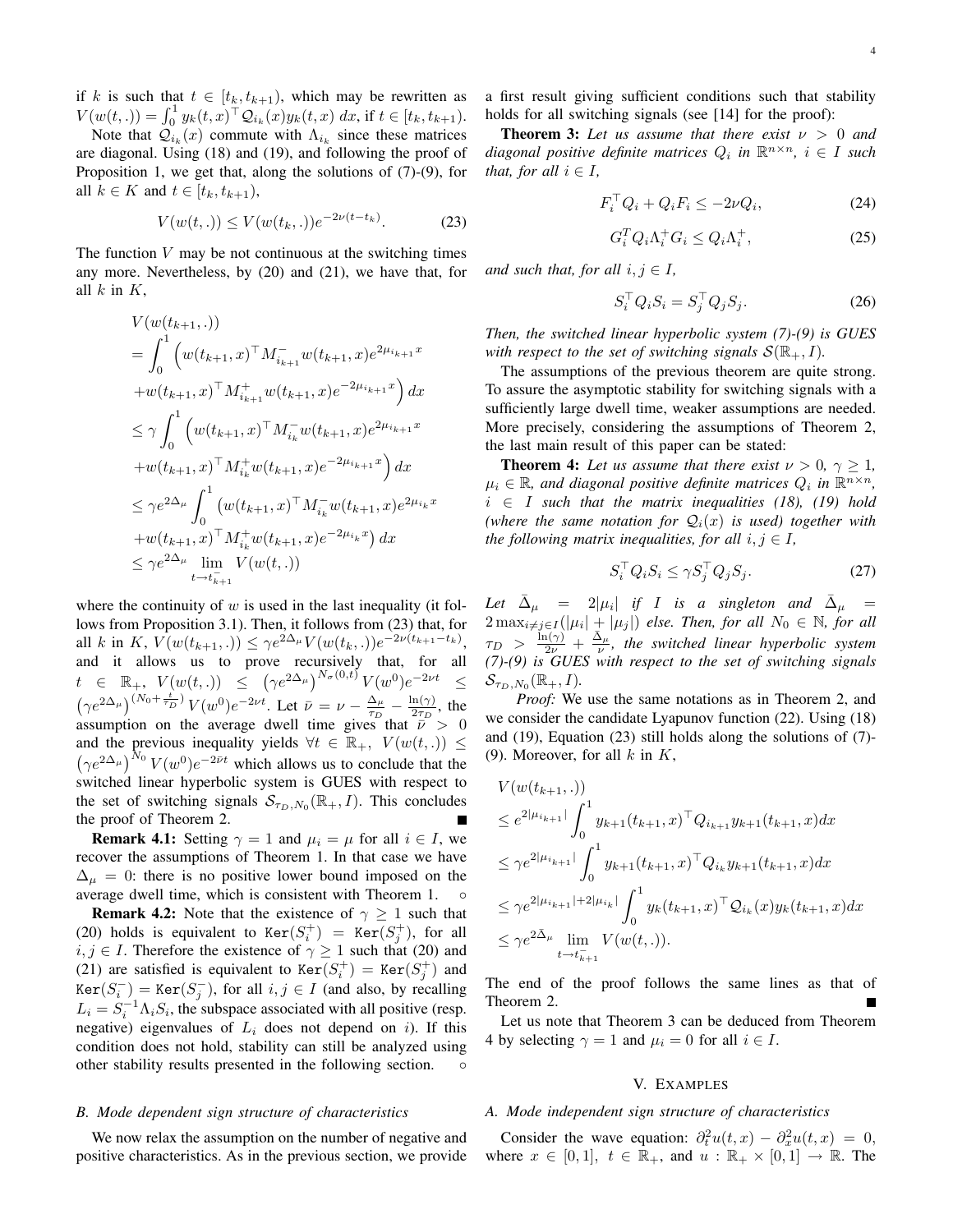solutions of the previous equations can be written as  $u(t, x) =$  $w_1(t,x) + w_2(t,x)$  with  $w = \begin{pmatrix} w_1 \\ w_2 \end{pmatrix}$  verifying

$$
\partial_t w(t, x) + L \partial_x w(t, x) = 0, \quad x \in [0, 1], \ t \in \mathbb{R}_+ \tag{28}
$$

where  $L = diag(-1, 1)$ . We consider for this hyperbolic system the following switching boundary conditions:

$$
w_1(t,1) = \begin{cases} -1.2 \, w_2(t,1) & \text{if } i(t) = 1 \\ -0.6 \, w_2(t,1) & \text{if } i(t) = 2 \\ w_2(t,0) = \begin{cases} 0.6 \, w_1(t,0) & \text{if } i(t) = 1 \\ 1.2 \, w_1(t,0) & \text{if } i(t) = 2 \end{cases} \end{cases} \tag{29}
$$

This is a switched linear hyperbolic system of the form (7)- (9) with  $L_1 = L_2 = L$ ,  $A_1 = A_2 = 0_2$ ,  $S_1 = S_2 = I_2$ ,  $G_1 = \begin{pmatrix} 0 & -1.2 \\ 0.6 & 0 \end{pmatrix}$  and  $G_2 = \begin{pmatrix} 0 & -0.6 \\ 1.2 & 0 \end{pmatrix}$ . With the notations defined in the previous sections, we also have  $\Lambda_1^+ = \Lambda_2^+ = I_2$ and  $F_1 = F_2 = 0_2$ . In this case (15) becomes

$$
-\mu \Lambda_i^+ \le -\nu I_n. \tag{30}
$$

We were not able to apply Theorem 1 as we could not find  $\nu > 0$ ,  $\mu \in \mathbb{R}$ , and diagonal positive definite matrices  $Q_1$  and  $Q_2$  such that the set of matrix inequalities (16), (17) and (30) hold.

Actually, this could be explained by the fact that it is possible to find a switching signal that destabilizes the system as shown on the left part of Figure 1 (where a periodic switching signal is used with a period equal to 1).

We can prove the exponential stability for a set of switching signals with an assumption on the average dwell time using Theorem 2. Let us remark that since  $F_1 = F_2 = 0$ , (18) is equivalent to  $\mu_i \geq \nu$  for  $i \in \{1,2\}$ . One can verify that Equations  $(19)$ ,  $(20)$  and  $(21)$  hold as well for the choices  $Q_1 = \begin{pmatrix} 0.75 & 0 \\ 0 & 2 \end{pmatrix}$ ,  $Q_2 = \begin{pmatrix} 1.5 & 0 \\ 0 & 1 \end{pmatrix}$  and  $\gamma = 2$ . Then, Theorem 2 guarantees the stability of the switched linear hyperbolic system for switching signals with average dwell time greater than  $\frac{\ln(\gamma)}{2\nu} = 2.3105$ . The right part of Figure 1 shows the stable behavior of the switched linear hyperbolic system for a periodic switching signal with a period equal to 2.4. To illustrate Theorem 1, we add a diagonal damping term to (28) defined by, for all  $x \in [0, 1]$  and  $t \in \mathbb{R}_+$ ,

$$
\partial_t w(t, x) + L \partial_x w(t, x) = Aw(t, x), \tag{31}
$$

where  $A = diag(-0.3, -0.3)$ . The boundary conditions are given by (29). Now,  $A_1 = A_2 = F_1 = F_2 = A$  and the other matrices of the system remain unchanged. In the present case (30) is equivalent to  $\nu \leq \mu + 0.3$ . One can verify that Theorem 1 applies with  $\mu = -0.2$ ,  $\nu = 0.1$  and  $Q_1 = Q_2 = \begin{pmatrix} 1.5 & 0 \\ 0 & 1 \end{pmatrix}$ . Then, Theorem 1 guarantees the stability of the switched linear hyperbolic system for all switching signals. Figure 2 shows the stable behavior of the switched linear hyperbolic system for a periodic switching signal of period 1.

# *B. Mode dependent sign structure of characteristics*

To illustrate the results of Section IV-B, we consider the following switched linear hyperbolic system, for all  $x \in [0, 1]$ and  $t \in \mathbb{R}_+,$ 

$$
\partial_t w(t, x) + L_{i(t)} \partial_x w(t, x) = F w(t, x), \tag{32}
$$



Fig. 1. Time evolution of  $u = w_1 + w_2$ , solution of (28)-(29) for periodic switching signals of period 1 (up) and 2.4 (down).



Fig. 2. Time evolution of  $u = w_1 + w_2$ , solution of (29)-(31) for a periodic switching signal of period 1.

where  $w : \mathbb{R}_+ \times [0,1] \to \mathbb{R}$ ,  $i(t) \in I = \{1,2\}$ ,  $L_1 = 1$  and  $L_2 = -1$  and  $F \in \mathbb{R}$ . The boundary conditions are given by

$$
w(t, 0) = Gw(t, 1) \text{ if } i(t) = 1w(t, 1) = Gw(t, 0) \text{ if } i(t) = 2
$$
\n(33)

and  $G > 0$ . This is a switched linear hyperbolic system of the form (7)-(9) with  $A_1 = A_2 = F$ ,  $S_1 = S_2 = 1$ , and  $G_1 = G_2 = G$ . With the notation defined in the previous sections, we also have  $\Lambda_1^+ = \Lambda_2^+ = 1$  and  $F_1 = F_2 = F$ .

We assume that  $F < -\ln(G)$ ; if this does not hold, then it can be shown that the linear hyperbolic systems in each mode are both not asymptotically stable. If  $F < 0$  and  $G \le 1$ , then Theorem 3 applies with  $Q_1 = Q_2 = 1$  and  $\nu = -F$ . Hence, in that case Theorem 3 guarantees the stability of the